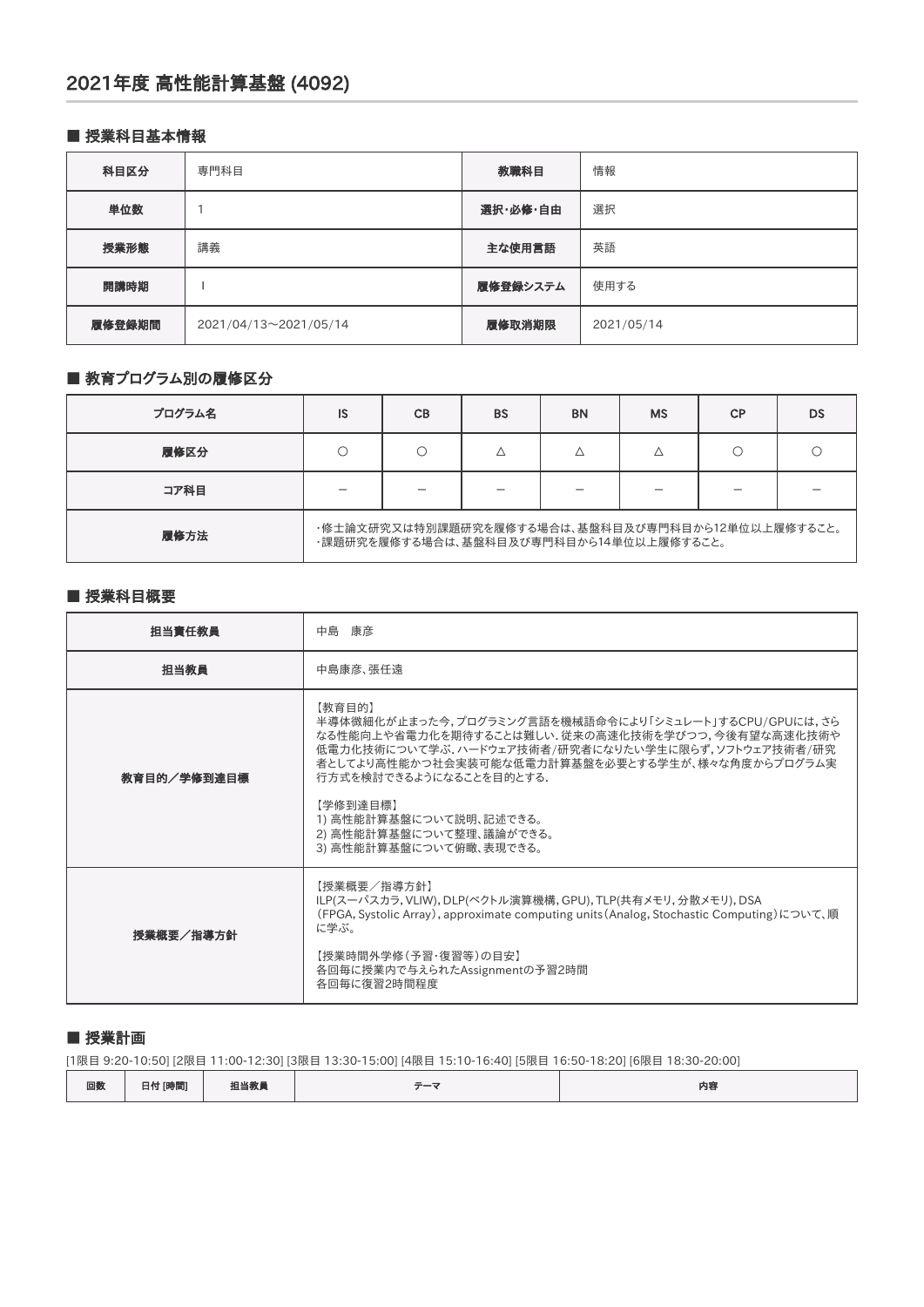| $\mathbf{1}$   | $4/22$ [2] | 中島康彦 | スーパスカラとVLIW (日本語教科書8章)               | 互換性と複雑さはトレードオフの関係にある<br>If you cannot attend real class, visit video archive (2020)<br>https://library.naist.jp/mylimedio/search/av2.do?target=loca<br>I&bibid=94096<br>and send a report due 26th Apr. The latest video (2021)<br>becomes available after one week.<br>http://arch.naist.jp/Lectures/ARCH/ca0604/ca0604e.docx<br>Download this templates, fill in by handwriting, and Send PDF<br>(scan/photo)<br>To: naist.report@gmail.com<br>Subject: 4092-xxxxxxx (student ID)<br>These links are in http://arch.naist.jp/Lectures    |
|----------------|------------|------|--------------------------------------|--------------------------------------------------------------------------------------------------------------------------------------------------------------------------------------------------------------------------------------------------------------------------------------------------------------------------------------------------------------------------------------------------------------------------------------------------------------------------------------------------------------------------------------------|
| $\overline{c}$ | $5/13$ [2] | 中島康彦 | ベクトル型アクセラレータとGPU (日本語教科書9章)          | さらに並列度を向上させる大規模計算の仕組み<br>If you cannot attend real class, visit video archive (2020)<br>https://library.naist.jp/mylimedio/search/av2.do?target=loca<br>I&bibid=94096<br>and send a report due 19th May. The latest video (2021)<br>becomes available after one week.<br>http://arch.naist.jp/Lectures/ARCH/ca1001/ca1001e.docx<br>Download this templates, fill in by handwriting, and Send PDF<br>(scan/photo)<br>To: naist.report@gmail.com<br>Subject: 4092-xxxxxxx (student ID)<br>These links are in http://arch.naist.jp/Lectures   |
| 3              | $5/20$ [2] | 中島康彦 | FPGA (Field Programmable Gate Array) | 大量の演算器を制御する方法とは<br>If you cannot attend real class, visit video archive (2020)<br>https://library.naist.jp/mylimedio/search/av2.do?target=loca<br>I&bibid=94096<br>and send a report due 2nd Jun. The latest video (2021)<br>becomes available after one week.<br>http://arch.naist.jp/Lectures/ARCH/ca1002/ca1002e.docx<br>Download this templates, fill in by handwriting, and Send PDF<br>(scan/photo)<br>To: naist.report@gmail.com<br>Subject: 4092-xxxxxxx (student ID)<br>These links are in http://arch.naist.jp/Lectures          |
| $\overline{4}$ | $6/3$ [2]  | 中島康彦 | DSA (Domain Specific Architecture)   | Systolic Arrayアプリケーション<br>If you cannot attend real class, visit video archive (2020)<br>https://library.naist.jp/mylimedio/search/av2.do?target=loca<br>I&bibid=94096<br>and send a report due 9th Jun. The latest video (2021)<br>becomes available after one week.<br>http://arch.naist.jp/Lectures/ARCH/ca1003/ca1003e.docx<br>Download this templates, fill in by handwriting, and Send PDF<br>(scan/photo)<br>To: naist.report@gmail.com<br>Subject: 4092-xxxxxxx (student ID)<br>These links are in http://arch.naist.jp/Lectures   |
| 5              | $6/10$ [2] | 中島康彦 | 主記憶共有型システムと分散型システム                   | 主記憶共有型と分散型の長所と短所<br>If you cannot attend real class, visit video archive (2020)<br>https://library.naist.jp/mylimedio/search/av2.do?target=loca<br>I&bibid=94096<br>and send a report due 16th Jun. The latest video (2021)<br>becomes available after one week.<br>http://arch.naist.jp/Lectures/ARCH/ca11/ca11e.docx<br>Download this templates, fill in by handwriting, and Send PDF<br>(scan/photo)<br>To: naist.report@gmail.com<br>Subject: 4092-xxxxxxx (student ID)<br>These links are in http://arch.naist.jp/Lectures            |
| 6              | $6/17$ [2] | 張任遠  | <b>Analog Computing</b>              | アナログ集積回路により近似計算機構の長所と短所<br>If you cannot attend real class, visit video archive (2020)<br>https://library.naist.jp/mylimedio/search/av2.do?target=loca<br>I&bibid=94096<br>and send a report due 23st Jun. The latest video (2021)<br>becomes available after one week.<br>http://arch.naist.jp/Lectures/ARCH/ca2000/ca2000e.docx<br>Download this templates, fill in by handwriting, and Send PDF<br>(scan/photo)<br>To: naist.report@gmail.com<br>Subject: 4092-xxxxxxx (student ID)<br>These links are in http://arch.naist.jp/Lectures |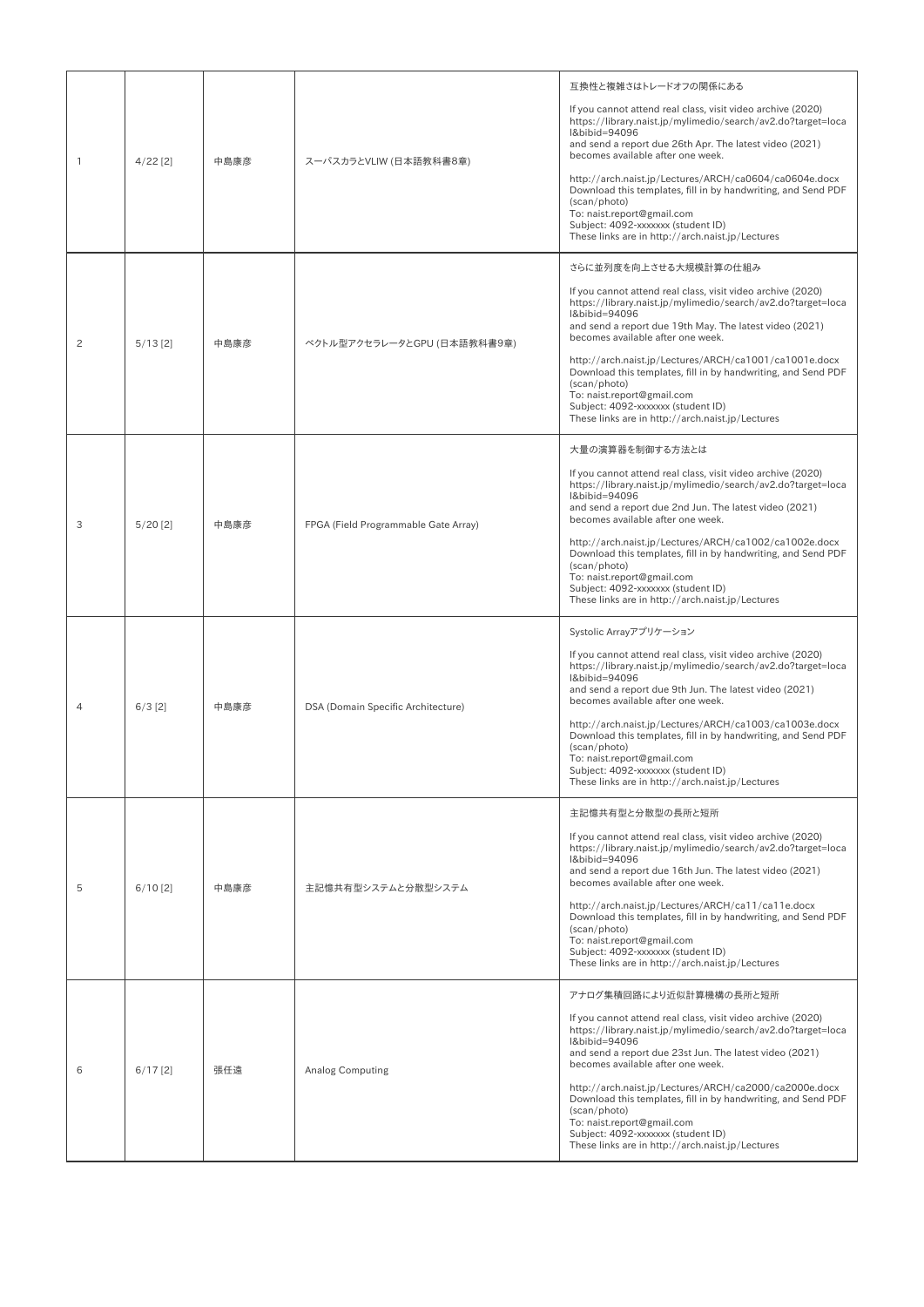| 7 | $6/24$ [2] | 張任遠 | <b>Stochastic Computing</b>                             | Stochastic Computingとは<br>If you cannot attend real class, visit video archive (2020)<br>https://library.naist.jp/mylimedio/search/av2.do?target=loca<br>I&bibid=94096<br>and send a report due 28th Jun. The latest video (2021)<br>becomes available after one week.<br>http://arch.naist.jp/Lectures/ARCH/ca2001/ca2001e.docx<br>Download this templates, fill in by handwriting, and Send PDF<br>(scan/photo)<br>To: naist.report@gmail.com<br>Subject: 4092-xxxxxxx (student ID)<br>These links are in http://arch.naist.jp/Lectures |
|---|------------|-----|---------------------------------------------------------|-------------------------------------------------------------------------------------------------------------------------------------------------------------------------------------------------------------------------------------------------------------------------------------------------------------------------------------------------------------------------------------------------------------------------------------------------------------------------------------------------------------------------------------------|
| 8 | $6/28$ [2] | 張任遠 | 機械学習向け近似計算回路実装<br>コロナ対応のために、期末試験ではなく、講義+レポートに変<br>更します。 | 機械学習向け近似計算回路の長所と短所<br>If you cannot attend real class, visit video archive (2020)<br>https://library.naist.jp/mylimedio/search/av2.do?target=loca<br>I&bibid=94096<br>and send a report due 2nd Jul. The latest video (2021)<br>becomes available after one week.<br>http://arch.naist.jp/Lectures/ARCH/ca2002/ca2002e.docx<br>Download this templates, fill in by handwriting, and Send PDF<br>(scan/photo)<br>To: naist.report@gmail.com<br>Subject: 4092-xxxxxxx (student ID)<br>These links are in http://arch.naist.jp/Lectures      |

### ■ 授業日程

[1限目 9:20-10:50] [2限目 11:00-12:30] [3限目 13:30-15:00] [4限目 15:10-16:40] [5限目 16:50-18:20] [6限目 18:30-20:00]

| 回数             | 日付   | 時間 | 講義室              | 備考 |
|----------------|------|----|------------------|----|
|                | 4/22 | 2  | エーアイ大講義室[L1](IS) |    |
| 2              | 5/13 | 2  | エーアイ大講義室[L1](IS) |    |
| 3              | 5/20 | 2  | エーアイ大講義室[L1](IS) |    |
| $\overline{4}$ | 6/3  | 2  | エーアイ大講義室[L1](IS) |    |
| 5              | 6/10 | 2  | エーアイ大講義室[L1](IS) |    |
| 6              | 6/17 | 2  | エーアイ大講義室[L1](IS) |    |
| 7              | 6/24 | 2  | エーアイ大講義室[L1](IS) |    |
| 8              | 6/28 | 2  | エーアイ大講義室[L1](IS) |    |

## ■ テキスト・参考書

| テキスト | (1) Computer Architecture A Quantitative Approach ISBN:978-0128119051 (第1回 Chap. C, 第4<br>回 Chap. 4, 第5回 Chap. 7 第7回 Chap. 5, 6)<br>(2) Computer Organization and Design ISBN: 978-0-12-407726-3 (第1回 Chap. 4)<br>(3) Speculative Execution in High Performance Computer Architecture ISBN 1-58488-447-9 (第2<br>$\Box$ Chap. 5, 6, 7, 8, 9)<br>(4) Embedded Computing A VLIW Approach to Architecture, Compilers, and Tools ISBN 1-55860<br>-766-8 (第3回 Chap. 2, 3, 4, 5, 8, 第6回 Chap. 6)<br>(5) Design for Embedded Image Processing on FPGAs ISBN: 9780470828496 (第5回 Chap. 8) |
|------|----------------------------------------------------------------------------------------------------------------------------------------------------------------------------------------------------------------------------------------------------------------------------------------------------------------------------------------------------------------------------------------------------------------------------------------------------------------------------------------------------------------------------------------------------------------------------------|
| 参考書  | OHM大学テキストシリーズ コンピュータアーキテクチャ ISBN:978-4-274-21253-6(電子版あり)<br>https://www.ohmsha.co.jp/book/9784274212536/<br>The Microarchitecture of Pipelined and Superscalar Computers ISBN 978-0-7923-8463-2<br>Speculative Execution in High Performance Computer Architectures ISBN 9781584884477                                                                                                                                                                                                                                                                                          |

### ■ その他

| <b>READY AT ILL</b><br><b>CONTRACTOR</b> | 特にな、 |
|------------------------------------------|------|